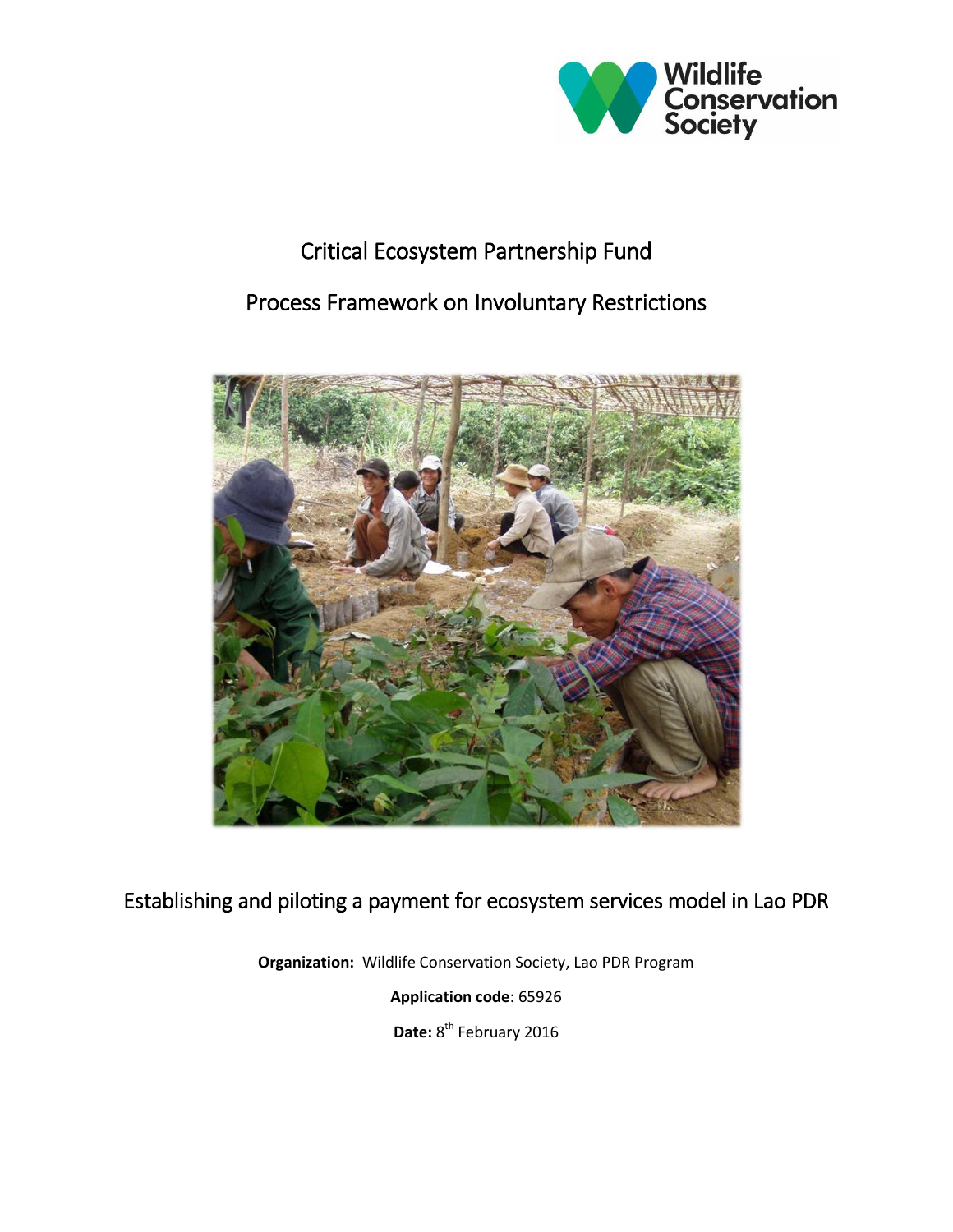

## 1. Statement of Need

CEPF projects that introduce involuntary restrictions on access to legally designated parks and protected areas, trigger the World Bank's policy on Involuntary resettlement. The current WCS proposal 'Establishing and piloting a payment for ecosystem services model in Lao PDR' may introduce such involuntary access restrictions, primarily through community forest protection activities. As such, CEPF required that WCS produce a draft process framework on involuntary restrictions.

The objectives of this Framework are to avoid, minimize, or mitigate potentially adverse effects of restrictions of access to natural resources, and ensure that affected communities are consulted with and participate in meaningful ways in project activities affecting them.

The full planning process involves 2 mains steps: the development of a Draft Process Framework during project preparation, and the development of a Plan of Action during implementation if the project is approved and funded. This document is the first step of this two-step process.

## 2. Project Background

The proposed Payments for Ecosystem Services (PES) project will be conducted in  $2 - 3$  villages of the 9 villages that share a boundary with the Nam Gnouang South Protection Forest Area (NGS PFA) in Bolikhamxay Province, Lao PDR. The 54,000 hectare NGS PFA plays an important strategic corridor role in eastern Bolikhamxay by linking three conservation forests including Phou Chom Voy Provincial Protected Area and Nam Kading NPA (Figure 1).

The project will include two primary PES actions that will involve the participation of local communities: community led forest protection, and community led forest restoration. These activities will be conducted in the areas overlapped by both the village land zoning boundary, and the NGS PFA. These areas are already under existing restricted use regulations developed with communities and local government and approved by both. The changes in use that may occur in the areas under the PES scheme may impact some community members by restricting access to areas for certain activities through community pressure and improved enforcement, and it is for these people that this draft process framework is prepared. No new regulatory restrictions, or expansion of areas under restrictions are proposed. In fact, under the current proposal it is intended that management and usage rights of communities be expanded to include the proposed activities.

The current proposal has been prepared as a potential means of providing income to target communities, while at the same time protecting forests and natural resources and providing watershed services to the Theun Hinboun Power Company (THPC). THPC has been conducting reforestation activities in the NGS PFA, and the current proposal is aimed at both increasing the effectiveness of this reforestation through community acceptance, involvement and support. In addition, the proposed scheme will increase villager incomes through payments made to individuals and to village funds for communal use.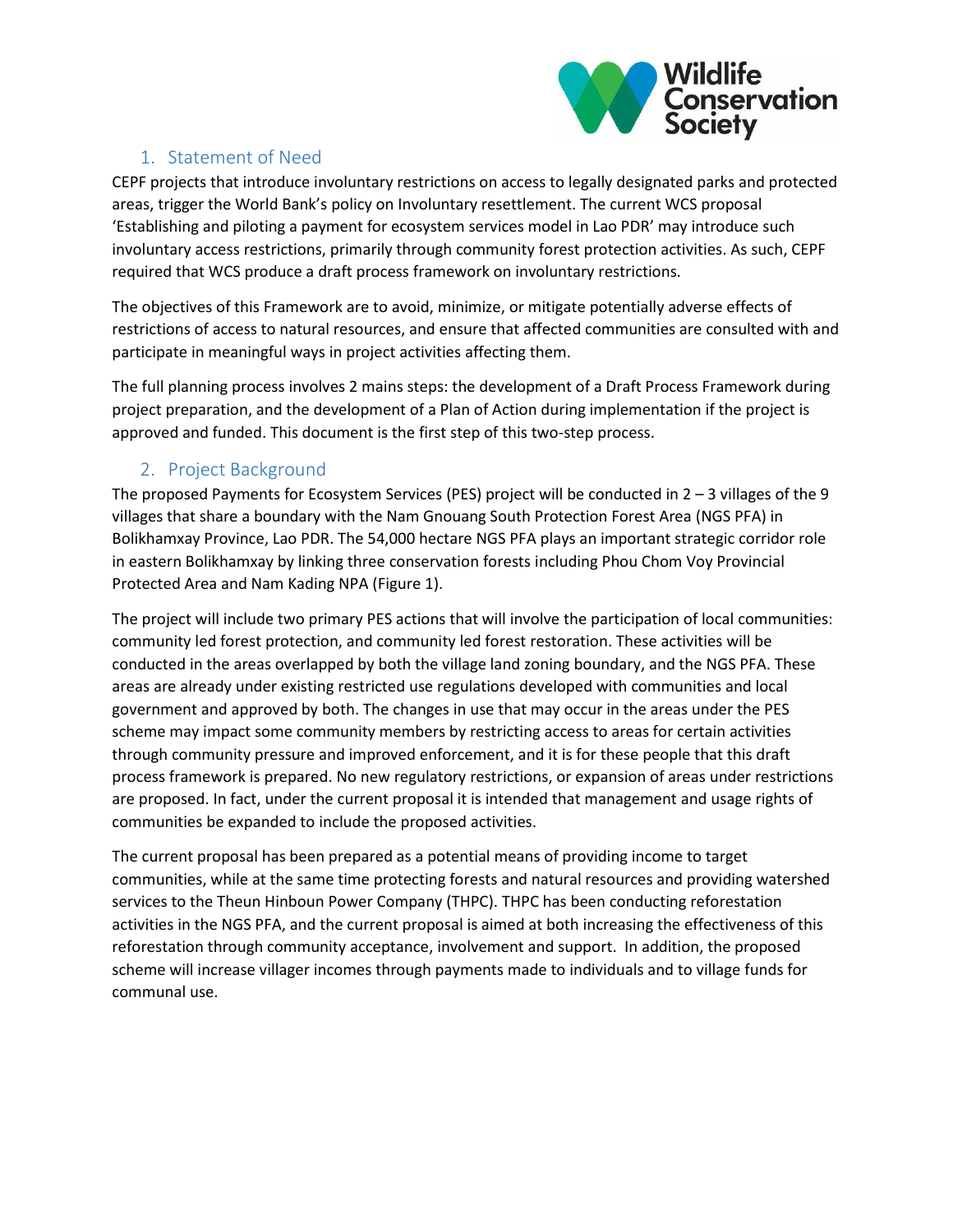



**Figure 1: The Nam Gnouang South Protection Forest (6) and surrounding protected areas.**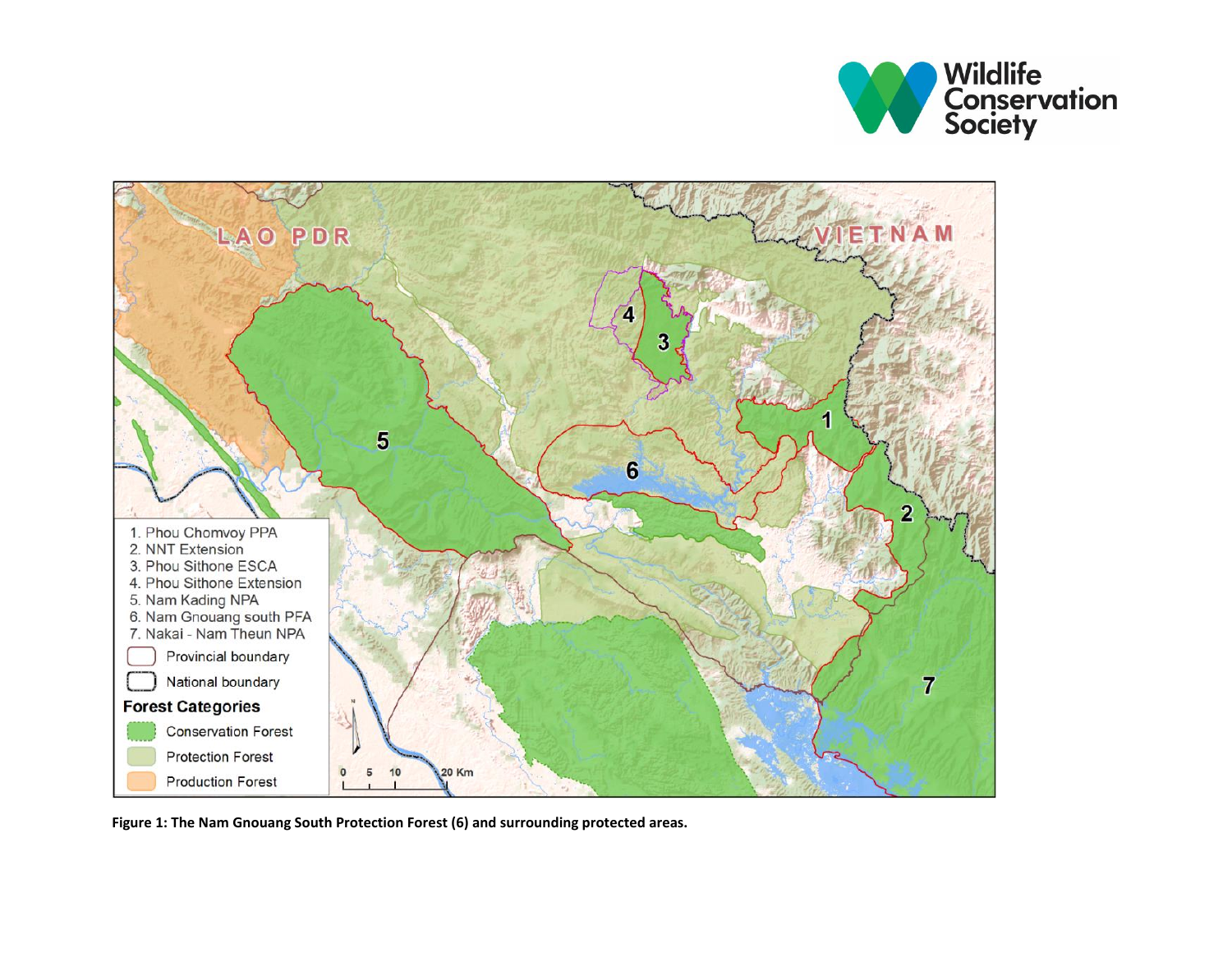

The project comprises 3 main components, and associated deliverables and activities (Table 1)

Table 1. Description of components of the proposed PES scheme.

| 1 Design and<br>The draft 'PES Roadmap'<br>1.1<br>Assessments of other PES, desktop study of<br>1.<br>Document that outlines the<br>Planning of the<br>best practices. Draft roadmap document<br>steps to be taken for<br>PES Scheme<br>finalized and provided to CEPF<br>implementation is<br>1.2<br>Initial meeting in the province- with<br>completed<br>Provincial Government and Communities -<br><b>Community PES organization</b><br>2.<br>agreements sought.<br>established and<br>1.3<br>Payment systems and levels determined for<br>documented.<br>year 1 activities - village workshops (2-3)<br>3.<br>A workshop to determine<br>conducted.<br>the preliminary payment<br>1.4<br>Preliminary community organization<br>levels will be conducted and<br>establishment and payment transfer system<br>reported to CEPF<br>PES forest zones determined<br>established - report compiled.<br>4.<br>for 2-3 villages for year 1 and<br>1.5<br>Restoration and protection forest zones<br>documented in the PES<br>identified and demarcated. Maps produced<br>Roadmap document.<br>and disseminated.<br>Compliance with CEPF Social<br>5.<br>$1.6\,$<br>Study tour to model PES site in the region<br>Safeguard Policies monitored<br>1.7<br>Monitoring to ensure compliance with CEPF<br>and reported to CEPF.<br>Social Safeguard Policies conducted and<br>Conflict Resolution and<br>6.<br>report compiled.<br>complaint mechanism<br>1.8<br>Conflict resolution and complaint mechanism<br>developed and<br>developed and implemented. This<br>implemented.<br>mechanism will be developed in participation<br>with the village (when the PES committee is<br>established), and government.<br>2. PES pilot<br>2.1<br>Training for restoration (and ANR) and<br>1.<br>Restoration and ANR training<br>conducted in the 2 -3 villages<br>implementation<br>protection conducted each year<br>Restoration and forest<br>2.<br>2.2<br>Restoration and protection activities<br>protection activities<br>undertaken each year.<br>conducted - PES payments<br>2.3<br>Monitoring of Performance (Patrols, GIS)<br>made<br>conducted each year.<br>3.<br>Monitoring system designed,<br>2.4<br>Conditional payments made once per year.<br>and implemented.<br>3.1<br>Direct dissemination through<br>Opening workshop conducted and workshop<br>3. Policy<br>1.<br>workshops<br>report produced.<br>engagement | Component | Deliverables                                             | Activity | Details |
|------------------------------------------------------------------------------------------------------------------------------------------------------------------------------------------------------------------------------------------------------------------------------------------------------------------------------------------------------------------------------------------------------------------------------------------------------------------------------------------------------------------------------------------------------------------------------------------------------------------------------------------------------------------------------------------------------------------------------------------------------------------------------------------------------------------------------------------------------------------------------------------------------------------------------------------------------------------------------------------------------------------------------------------------------------------------------------------------------------------------------------------------------------------------------------------------------------------------------------------------------------------------------------------------------------------------------------------------------------------------------------------------------------------------------------------------------------------------------------------------------------------------------------------------------------------------------------------------------------------------------------------------------------------------------------------------------------------------------------------------------------------------------------------------------------------------------------------------------------------------------------------------------------------------------------------------------------------------------------------------------------------------------------------------------------------------------------------------------------------------------------------------------------------------------------------------------------------------------------------------------------------------------------------------------------------------------------------------------------------------------------------------------------------------|-----------|----------------------------------------------------------|----------|---------|
|                                                                                                                                                                                                                                                                                                                                                                                                                                                                                                                                                                                                                                                                                                                                                                                                                                                                                                                                                                                                                                                                                                                                                                                                                                                                                                                                                                                                                                                                                                                                                                                                                                                                                                                                                                                                                                                                                                                                                                                                                                                                                                                                                                                                                                                                                                                                                                                                                        |           |                                                          |          |         |
|                                                                                                                                                                                                                                                                                                                                                                                                                                                                                                                                                                                                                                                                                                                                                                                                                                                                                                                                                                                                                                                                                                                                                                                                                                                                                                                                                                                                                                                                                                                                                                                                                                                                                                                                                                                                                                                                                                                                                                                                                                                                                                                                                                                                                                                                                                                                                                                                                        |           |                                                          |          |         |
|                                                                                                                                                                                                                                                                                                                                                                                                                                                                                                                                                                                                                                                                                                                                                                                                                                                                                                                                                                                                                                                                                                                                                                                                                                                                                                                                                                                                                                                                                                                                                                                                                                                                                                                                                                                                                                                                                                                                                                                                                                                                                                                                                                                                                                                                                                                                                                                                                        |           |                                                          |          |         |
|                                                                                                                                                                                                                                                                                                                                                                                                                                                                                                                                                                                                                                                                                                                                                                                                                                                                                                                                                                                                                                                                                                                                                                                                                                                                                                                                                                                                                                                                                                                                                                                                                                                                                                                                                                                                                                                                                                                                                                                                                                                                                                                                                                                                                                                                                                                                                                                                                        |           |                                                          |          |         |
|                                                                                                                                                                                                                                                                                                                                                                                                                                                                                                                                                                                                                                                                                                                                                                                                                                                                                                                                                                                                                                                                                                                                                                                                                                                                                                                                                                                                                                                                                                                                                                                                                                                                                                                                                                                                                                                                                                                                                                                                                                                                                                                                                                                                                                                                                                                                                                                                                        |           |                                                          |          |         |
|                                                                                                                                                                                                                                                                                                                                                                                                                                                                                                                                                                                                                                                                                                                                                                                                                                                                                                                                                                                                                                                                                                                                                                                                                                                                                                                                                                                                                                                                                                                                                                                                                                                                                                                                                                                                                                                                                                                                                                                                                                                                                                                                                                                                                                                                                                                                                                                                                        |           |                                                          |          |         |
|                                                                                                                                                                                                                                                                                                                                                                                                                                                                                                                                                                                                                                                                                                                                                                                                                                                                                                                                                                                                                                                                                                                                                                                                                                                                                                                                                                                                                                                                                                                                                                                                                                                                                                                                                                                                                                                                                                                                                                                                                                                                                                                                                                                                                                                                                                                                                                                                                        |           |                                                          |          |         |
|                                                                                                                                                                                                                                                                                                                                                                                                                                                                                                                                                                                                                                                                                                                                                                                                                                                                                                                                                                                                                                                                                                                                                                                                                                                                                                                                                                                                                                                                                                                                                                                                                                                                                                                                                                                                                                                                                                                                                                                                                                                                                                                                                                                                                                                                                                                                                                                                                        |           |                                                          |          |         |
|                                                                                                                                                                                                                                                                                                                                                                                                                                                                                                                                                                                                                                                                                                                                                                                                                                                                                                                                                                                                                                                                                                                                                                                                                                                                                                                                                                                                                                                                                                                                                                                                                                                                                                                                                                                                                                                                                                                                                                                                                                                                                                                                                                                                                                                                                                                                                                                                                        |           |                                                          |          |         |
|                                                                                                                                                                                                                                                                                                                                                                                                                                                                                                                                                                                                                                                                                                                                                                                                                                                                                                                                                                                                                                                                                                                                                                                                                                                                                                                                                                                                                                                                                                                                                                                                                                                                                                                                                                                                                                                                                                                                                                                                                                                                                                                                                                                                                                                                                                                                                                                                                        |           |                                                          |          |         |
|                                                                                                                                                                                                                                                                                                                                                                                                                                                                                                                                                                                                                                                                                                                                                                                                                                                                                                                                                                                                                                                                                                                                                                                                                                                                                                                                                                                                                                                                                                                                                                                                                                                                                                                                                                                                                                                                                                                                                                                                                                                                                                                                                                                                                                                                                                                                                                                                                        |           |                                                          |          |         |
|                                                                                                                                                                                                                                                                                                                                                                                                                                                                                                                                                                                                                                                                                                                                                                                                                                                                                                                                                                                                                                                                                                                                                                                                                                                                                                                                                                                                                                                                                                                                                                                                                                                                                                                                                                                                                                                                                                                                                                                                                                                                                                                                                                                                                                                                                                                                                                                                                        |           |                                                          |          |         |
|                                                                                                                                                                                                                                                                                                                                                                                                                                                                                                                                                                                                                                                                                                                                                                                                                                                                                                                                                                                                                                                                                                                                                                                                                                                                                                                                                                                                                                                                                                                                                                                                                                                                                                                                                                                                                                                                                                                                                                                                                                                                                                                                                                                                                                                                                                                                                                                                                        |           |                                                          |          |         |
|                                                                                                                                                                                                                                                                                                                                                                                                                                                                                                                                                                                                                                                                                                                                                                                                                                                                                                                                                                                                                                                                                                                                                                                                                                                                                                                                                                                                                                                                                                                                                                                                                                                                                                                                                                                                                                                                                                                                                                                                                                                                                                                                                                                                                                                                                                                                                                                                                        |           |                                                          |          |         |
|                                                                                                                                                                                                                                                                                                                                                                                                                                                                                                                                                                                                                                                                                                                                                                                                                                                                                                                                                                                                                                                                                                                                                                                                                                                                                                                                                                                                                                                                                                                                                                                                                                                                                                                                                                                                                                                                                                                                                                                                                                                                                                                                                                                                                                                                                                                                                                                                                        |           |                                                          |          |         |
|                                                                                                                                                                                                                                                                                                                                                                                                                                                                                                                                                                                                                                                                                                                                                                                                                                                                                                                                                                                                                                                                                                                                                                                                                                                                                                                                                                                                                                                                                                                                                                                                                                                                                                                                                                                                                                                                                                                                                                                                                                                                                                                                                                                                                                                                                                                                                                                                                        |           |                                                          |          |         |
|                                                                                                                                                                                                                                                                                                                                                                                                                                                                                                                                                                                                                                                                                                                                                                                                                                                                                                                                                                                                                                                                                                                                                                                                                                                                                                                                                                                                                                                                                                                                                                                                                                                                                                                                                                                                                                                                                                                                                                                                                                                                                                                                                                                                                                                                                                                                                                                                                        |           |                                                          |          |         |
|                                                                                                                                                                                                                                                                                                                                                                                                                                                                                                                                                                                                                                                                                                                                                                                                                                                                                                                                                                                                                                                                                                                                                                                                                                                                                                                                                                                                                                                                                                                                                                                                                                                                                                                                                                                                                                                                                                                                                                                                                                                                                                                                                                                                                                                                                                                                                                                                                        |           |                                                          |          |         |
|                                                                                                                                                                                                                                                                                                                                                                                                                                                                                                                                                                                                                                                                                                                                                                                                                                                                                                                                                                                                                                                                                                                                                                                                                                                                                                                                                                                                                                                                                                                                                                                                                                                                                                                                                                                                                                                                                                                                                                                                                                                                                                                                                                                                                                                                                                                                                                                                                        |           |                                                          |          |         |
|                                                                                                                                                                                                                                                                                                                                                                                                                                                                                                                                                                                                                                                                                                                                                                                                                                                                                                                                                                                                                                                                                                                                                                                                                                                                                                                                                                                                                                                                                                                                                                                                                                                                                                                                                                                                                                                                                                                                                                                                                                                                                                                                                                                                                                                                                                                                                                                                                        |           |                                                          |          |         |
|                                                                                                                                                                                                                                                                                                                                                                                                                                                                                                                                                                                                                                                                                                                                                                                                                                                                                                                                                                                                                                                                                                                                                                                                                                                                                                                                                                                                                                                                                                                                                                                                                                                                                                                                                                                                                                                                                                                                                                                                                                                                                                                                                                                                                                                                                                                                                                                                                        |           |                                                          |          |         |
|                                                                                                                                                                                                                                                                                                                                                                                                                                                                                                                                                                                                                                                                                                                                                                                                                                                                                                                                                                                                                                                                                                                                                                                                                                                                                                                                                                                                                                                                                                                                                                                                                                                                                                                                                                                                                                                                                                                                                                                                                                                                                                                                                                                                                                                                                                                                                                                                                        |           |                                                          |          |         |
|                                                                                                                                                                                                                                                                                                                                                                                                                                                                                                                                                                                                                                                                                                                                                                                                                                                                                                                                                                                                                                                                                                                                                                                                                                                                                                                                                                                                                                                                                                                                                                                                                                                                                                                                                                                                                                                                                                                                                                                                                                                                                                                                                                                                                                                                                                                                                                                                                        |           |                                                          |          |         |
|                                                                                                                                                                                                                                                                                                                                                                                                                                                                                                                                                                                                                                                                                                                                                                                                                                                                                                                                                                                                                                                                                                                                                                                                                                                                                                                                                                                                                                                                                                                                                                                                                                                                                                                                                                                                                                                                                                                                                                                                                                                                                                                                                                                                                                                                                                                                                                                                                        |           |                                                          |          |         |
|                                                                                                                                                                                                                                                                                                                                                                                                                                                                                                                                                                                                                                                                                                                                                                                                                                                                                                                                                                                                                                                                                                                                                                                                                                                                                                                                                                                                                                                                                                                                                                                                                                                                                                                                                                                                                                                                                                                                                                                                                                                                                                                                                                                                                                                                                                                                                                                                                        |           |                                                          |          |         |
|                                                                                                                                                                                                                                                                                                                                                                                                                                                                                                                                                                                                                                                                                                                                                                                                                                                                                                                                                                                                                                                                                                                                                                                                                                                                                                                                                                                                                                                                                                                                                                                                                                                                                                                                                                                                                                                                                                                                                                                                                                                                                                                                                                                                                                                                                                                                                                                                                        |           |                                                          |          |         |
|                                                                                                                                                                                                                                                                                                                                                                                                                                                                                                                                                                                                                                                                                                                                                                                                                                                                                                                                                                                                                                                                                                                                                                                                                                                                                                                                                                                                                                                                                                                                                                                                                                                                                                                                                                                                                                                                                                                                                                                                                                                                                                                                                                                                                                                                                                                                                                                                                        |           |                                                          |          |         |
|                                                                                                                                                                                                                                                                                                                                                                                                                                                                                                                                                                                                                                                                                                                                                                                                                                                                                                                                                                                                                                                                                                                                                                                                                                                                                                                                                                                                                                                                                                                                                                                                                                                                                                                                                                                                                                                                                                                                                                                                                                                                                                                                                                                                                                                                                                                                                                                                                        |           |                                                          |          |         |
|                                                                                                                                                                                                                                                                                                                                                                                                                                                                                                                                                                                                                                                                                                                                                                                                                                                                                                                                                                                                                                                                                                                                                                                                                                                                                                                                                                                                                                                                                                                                                                                                                                                                                                                                                                                                                                                                                                                                                                                                                                                                                                                                                                                                                                                                                                                                                                                                                        |           |                                                          |          |         |
|                                                                                                                                                                                                                                                                                                                                                                                                                                                                                                                                                                                                                                                                                                                                                                                                                                                                                                                                                                                                                                                                                                                                                                                                                                                                                                                                                                                                                                                                                                                                                                                                                                                                                                                                                                                                                                                                                                                                                                                                                                                                                                                                                                                                                                                                                                                                                                                                                        |           |                                                          |          |         |
|                                                                                                                                                                                                                                                                                                                                                                                                                                                                                                                                                                                                                                                                                                                                                                                                                                                                                                                                                                                                                                                                                                                                                                                                                                                                                                                                                                                                                                                                                                                                                                                                                                                                                                                                                                                                                                                                                                                                                                                                                                                                                                                                                                                                                                                                                                                                                                                                                        |           |                                                          |          |         |
|                                                                                                                                                                                                                                                                                                                                                                                                                                                                                                                                                                                                                                                                                                                                                                                                                                                                                                                                                                                                                                                                                                                                                                                                                                                                                                                                                                                                                                                                                                                                                                                                                                                                                                                                                                                                                                                                                                                                                                                                                                                                                                                                                                                                                                                                                                                                                                                                                        |           |                                                          |          |         |
| 3.2<br>Closing workshop conducted and workshop                                                                                                                                                                                                                                                                                                                                                                                                                                                                                                                                                                                                                                                                                                                                                                                                                                                                                                                                                                                                                                                                                                                                                                                                                                                                                                                                                                                                                                                                                                                                                                                                                                                                                                                                                                                                                                                                                                                                                                                                                                                                                                                                                                                                                                                                                                                                                                         |           | 2.<br>Policy engagement<br>Final Roadmap guideline<br>3. |          |         |
| report produced.                                                                                                                                                                                                                                                                                                                                                                                                                                                                                                                                                                                                                                                                                                                                                                                                                                                                                                                                                                                                                                                                                                                                                                                                                                                                                                                                                                                                                                                                                                                                                                                                                                                                                                                                                                                                                                                                                                                                                                                                                                                                                                                                                                                                                                                                                                                                                                                                       |           |                                                          |          |         |
| report<br>Participation in sector working groups,<br>3.3                                                                                                                                                                                                                                                                                                                                                                                                                                                                                                                                                                                                                                                                                                                                                                                                                                                                                                                                                                                                                                                                                                                                                                                                                                                                                                                                                                                                                                                                                                                                                                                                                                                                                                                                                                                                                                                                                                                                                                                                                                                                                                                                                                                                                                                                                                                                                               |           |                                                          |          |         |
| collaboration and support for legislative                                                                                                                                                                                                                                                                                                                                                                                                                                                                                                                                                                                                                                                                                                                                                                                                                                                                                                                                                                                                                                                                                                                                                                                                                                                                                                                                                                                                                                                                                                                                                                                                                                                                                                                                                                                                                                                                                                                                                                                                                                                                                                                                                                                                                                                                                                                                                                              |           |                                                          |          |         |
| development. Policy advocacy diary / report                                                                                                                                                                                                                                                                                                                                                                                                                                                                                                                                                                                                                                                                                                                                                                                                                                                                                                                                                                                                                                                                                                                                                                                                                                                                                                                                                                                                                                                                                                                                                                                                                                                                                                                                                                                                                                                                                                                                                                                                                                                                                                                                                                                                                                                                                                                                                                            |           |                                                          |          |         |
| maintained.                                                                                                                                                                                                                                                                                                                                                                                                                                                                                                                                                                                                                                                                                                                                                                                                                                                                                                                                                                                                                                                                                                                                                                                                                                                                                                                                                                                                                                                                                                                                                                                                                                                                                                                                                                                                                                                                                                                                                                                                                                                                                                                                                                                                                                                                                                                                                                                                            |           |                                                          |          |         |
| 3.4<br>Final report / PES roadmap developed and                                                                                                                                                                                                                                                                                                                                                                                                                                                                                                                                                                                                                                                                                                                                                                                                                                                                                                                                                                                                                                                                                                                                                                                                                                                                                                                                                                                                                                                                                                                                                                                                                                                                                                                                                                                                                                                                                                                                                                                                                                                                                                                                                                                                                                                                                                                                                                        |           |                                                          |          |         |
| presented at final workshop.                                                                                                                                                                                                                                                                                                                                                                                                                                                                                                                                                                                                                                                                                                                                                                                                                                                                                                                                                                                                                                                                                                                                                                                                                                                                                                                                                                                                                                                                                                                                                                                                                                                                                                                                                                                                                                                                                                                                                                                                                                                                                                                                                                                                                                                                                                                                                                                           |           |                                                          |          |         |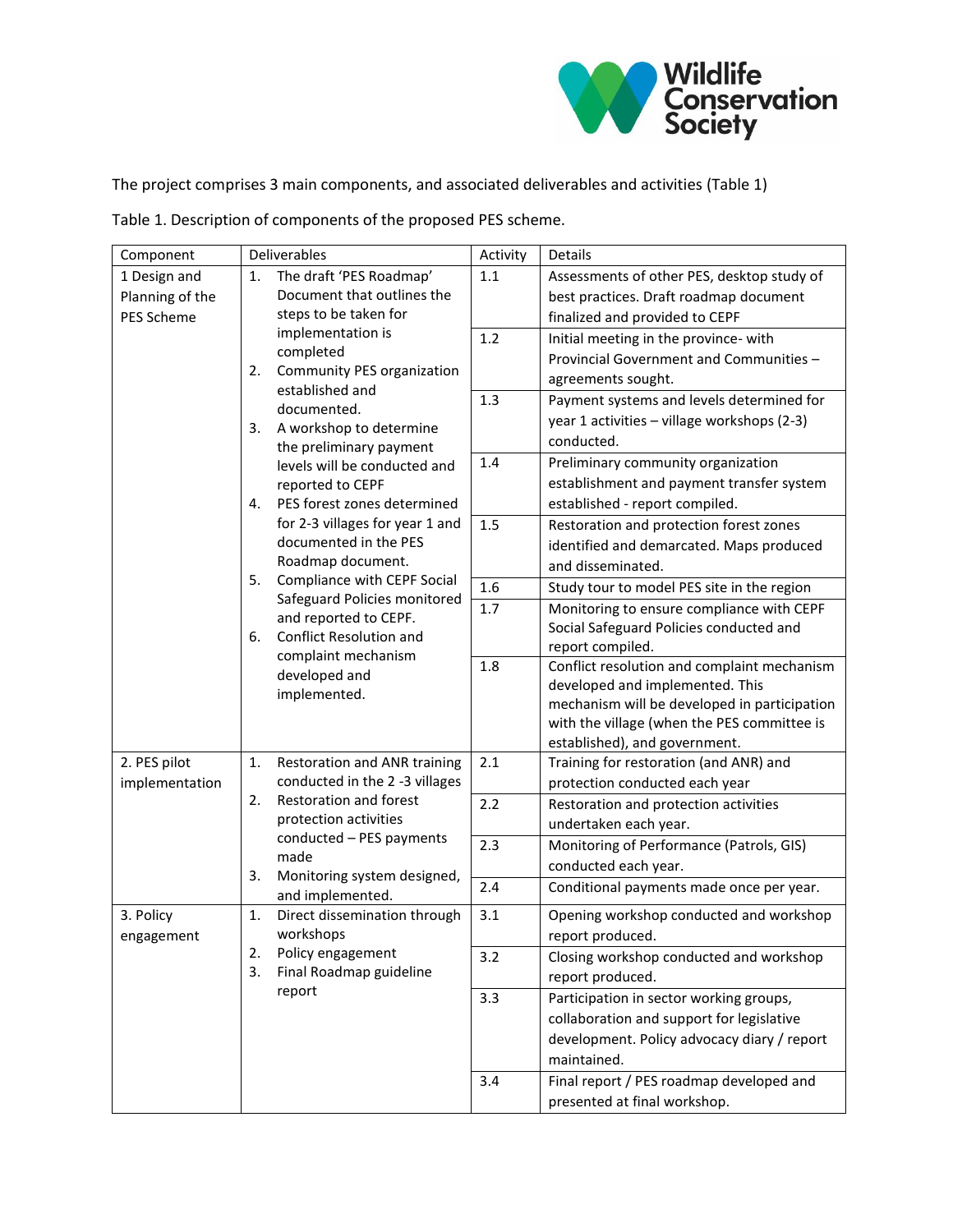

#### 3. Social analysis

WCS and the Lao PDR Government conducted a Participatory Resources Assessment (PRA) in the villages surrounding the NGS PFA with an emphasis on social conditions from 2012 – 2014. The data was collected primarily using PRA methods, while at the same time collecting additional information on the social condition of the villages. The survey was undertaken across the 9 target villages within three districts: Khamkeut, Viengthong and Xaychamphone. The PRA team included team members from the following government departments: District Governance and Administration office, Department of Natural Resources and Environmental Office (DONRE), Department of Agriculture and Forestry office (DAFO), District Rural Development office, District Investment office and the Lao Women's Union.

In addition to the PRA, a further assessment of agricultural and forest resource use options for inclusion in a potential PES scheme was commissioned by WCS in 2015, and conducted by the French development NGO, GRET. This study was conducted in the target villages to guide the development of the PES scheme pilot being proposed, and included collecting data from key stakeholders including communities and government. The output of this study and analysis was the characterization of the main farming systems including past and current dynamics, socio-economic differentiation, (informal) village organizations and land & forest use and management systems.

There are about 9270 people residing in these target villages, the majority of which (about 78 percent) are under the age of 45. The communities consist primary of subsistence rice farmers, with yearly rice shortages a common occurrence. School attendance is variable between villages but relatively low in the Laos context, and as low as 50% in some villages. Cash income is mainly derived from small scale cropping and livestock raising. NTFPs are widely collected, although play a small role in household income. However, this may change with increasing knowledge and access to markets due to road improvements. The assessment indicated that the areas are still relatively rich in forest and natural resources. The survey also found that villagers collect natural resources in about 95 areas which are mostly inside the NGS PFA. Villagers travel as far as 15 km from their villages to collect natural products.

Activities that are currently conducted in the NGS PFA that may be impacted through this project include:

- 1. Cattle raising in protected forest areas
- 2. Slash and burn agriculture, and general burning of these protection forest areas
- 3. Illegal logging and destructive NTFP collection.

It is intended that the benefits of the PES scheme in terms of community income, natural resource management, and clarity regarding use rules of forest area will outweigh the potential impacts due to involuntary restrictions, and as described below, potential project affected people will be prioritized in terms of participation.

The NGS PFA Program, a WCS supported government program tasked with managing the NGS PFA currently conducts a range of activities in the target village areas including livelihood support activities, forest patrolling, training and mentoring, outreach and awareness, and monitoring.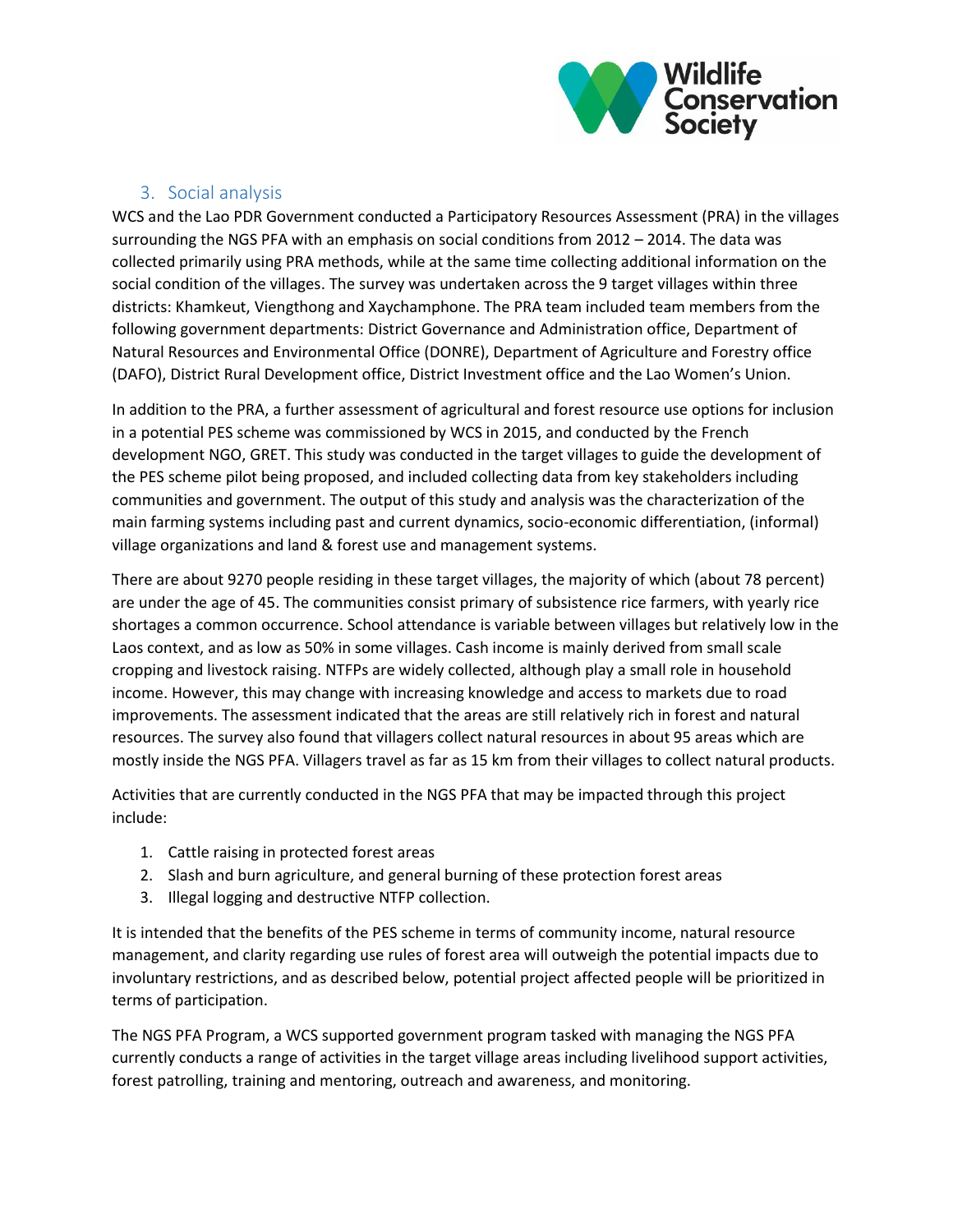

## 4. Participatory implementation

A key aspect of PES schemes is the voluntary participation by the ecosystem service providers, in this case, the communities and community members that will conduct the activities that increase and protect forest cover. The proposed scheme will only be conducted with the voluntary agreement and participation with the target villages. In fact, this step, which will include aspects of the Free Prior and Informed Consent process, will be conducted during component 1 of the proposal (Table 1). Meetings will be held with community leaders and members at the commencement of the proposed roadmap process, and the scheme will only be conducted in communities for which agreement is freely given.

The establishment of the PES scheme will follow a 'Roadmap Process', adapted from the roadmap developed by the Australian Center for International Agricultural Research (ACIAR) Project 'Effective implementation of payments for environmental services in Lao PDR'. This roadmap requires a number of key steps be followed in the planning and implementation process, including steps to ensure active community participation in both the planning and implementation. These steps include the determination of:

- the location of the pilot scheme areas, and agreement of PES demarcated forest areas
- $\bullet$  the makeup of the participatory decision making structure within the village the community committee overseeing the PES pilot implementation. This may be a combination of the village forestry committee and the village development fund committee.
- the payment levels required to incentivize the activities this will involve a series of activities and meetings in the village
- the monitoring of activities required for conditional payments to be provided
- how PES funds provided to the communities will be managed and spent.

The success of the PES scheme is dependent on community acceptance and involvement, especially in terms of forest protection. Therefore, participatory implementation of this pilot scheme is critical and will be ensured through the roadmap steps. Once voluntary participation and agreement has been confirmed, a community PES committee will be established. This community PES committee will oversee the implementation at the village level and will be the primary institution for engagement with the village from the different stakeholders: WCS, Government agencies, and THPC. At various stages of the implementation however, a broader group of community members will be required to participate in various activities.

Much of the social and natural resource use information required for this process has been identified during the Participatory Resources Assessment and the GRET study that have been completed, as described above. The information obtained during this process, along with the existing participatory boundary demarcation and land use zoning, will provide an in depth understanding of (a) the cultural, social, economic, and geographic setting of the communities in the project areas; (b) the types and extent of community use of natural resources, and the existing rules and institutions for the use and management of natural resources; (c) identification of village territories and customary use rights; (d) local and indigenous knowledge of biodiversity and natural resource use; (e) the threats to and impacts on the biodiversity from various activities in the area, including those of local communities.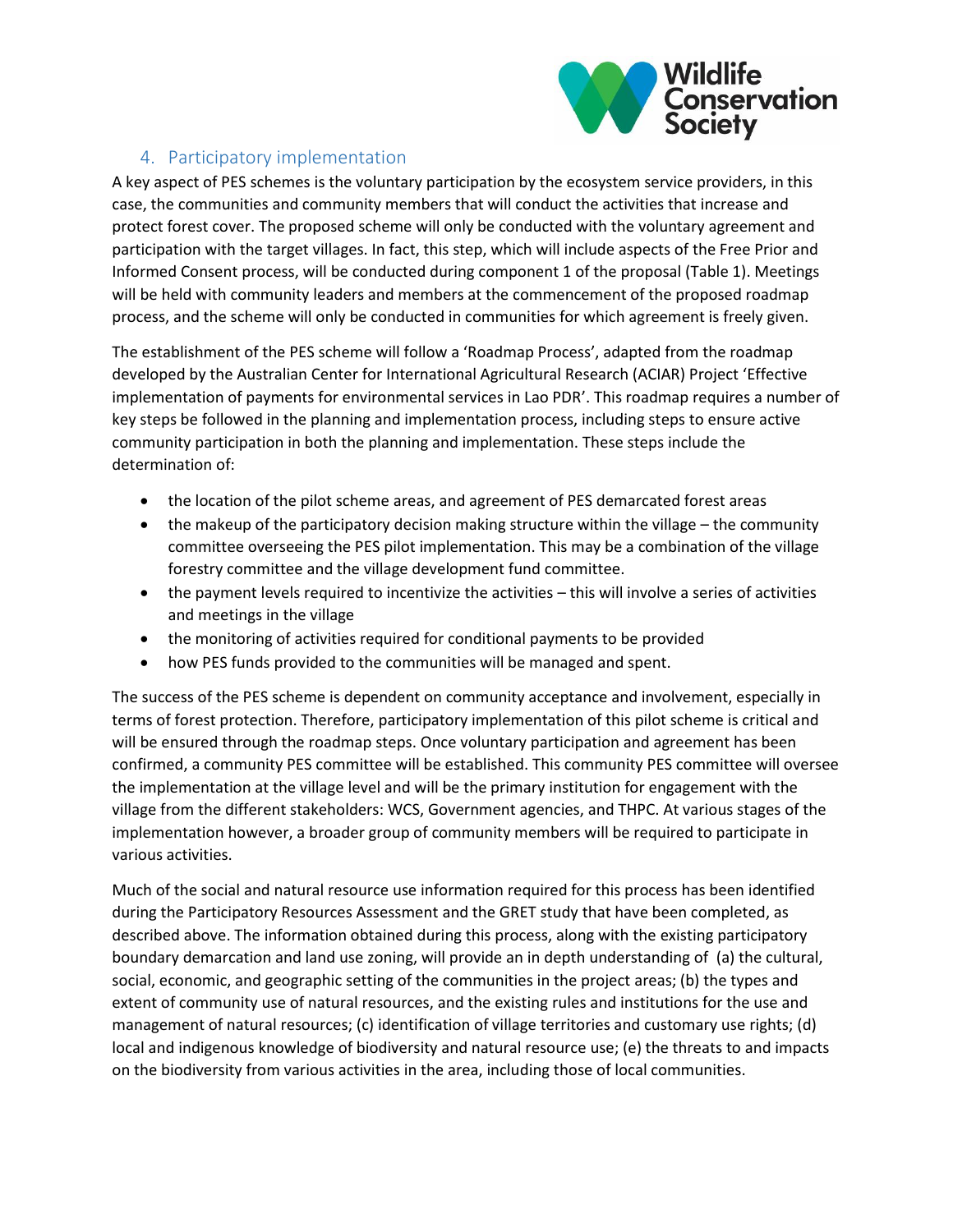

Additional strategies for resolving conflicts (see conflict resolution below), strategies for participation, and participatory and effective monitoring of the project activities will be conducted through discrete project planning Roadmap steps.

#### 5. Threat analysis

WCS has conducted ongoing biological and ecological assessments of the NGS PFA, and collects data related to threats regularly through patrolling, the use of the SMART monitoring systems, deforestation monitoring, and community engagement and conceptual modelling. The assessment of threats in the NGS PFA drives many of the activities that the NGS program conducts, such as outreach, livelihoods, enforcement of regulations, and monitoring/patrolling strategies. Current threats to the NGS PFA include the raising of cattle, encroachment due to expansion of small scale agriculture, illegal logging, and uncontrolled burning in the protection forest. The NGS PFA program has been effective in reducing the impact of some of these threats.

WCS and the NGS PFA Program has worked closely with government to resolve issues of natural resource use and land tenure in a number of villages, to ensure that communities have adequate access to resources and land to meet their needs. WCS and the NGS program will continue to work with government and communities to resolve issues related to natural resource use, and will continue to do so through this PES piloting process.

## 6. Criteria for eligibility of affected persons

It is anticipated that the project will target forest areas for protection and reforestation, that are not currently being used, or planned to be used in the near future. However, if through the steps described in the participatory implementation above, it is determined that some people may be impacted by the change, a number of measures are available. A primary means to mitigate the potential impacts to people using areas under the management of the PES community committee will be to prioritize their participation and inclusion in the income generating activities. This will be ensured as engaging the community members most closely associated with the areas demarcated for protection is critical for the success of the pilot.

The project team will work with the community committee to determine which households or families may be impacted by the measures. The agreement of these households, and the invitation to participate in project activities will occur prior to any on ground activities being conducted.

An identified problem in the villages surrounding the NGS PFA is the use of community forest areas by non-residents and commercial ventures who do not have traditional use rights to the areas. Outsiders will not be eligible for assistance or participation in the scheme, as their use of community forest areas has typically included short term unsustainable extraction of forest resources. The demarcation and management use rights that are anticipated under the PES scheme are intended to provide the community with a stronger ability to exclude these outsiders from extracting natural resources, or provide a scheme by which the community can allow these activities for a fee.

In addition, persons conducting voluntary larger impact unsustainable and illegal activities such as illegal commercial logging, wildlife poaching and other destructive natural resource use methods will be excluded from assistance and inclusion in the pilot. Community members who breach community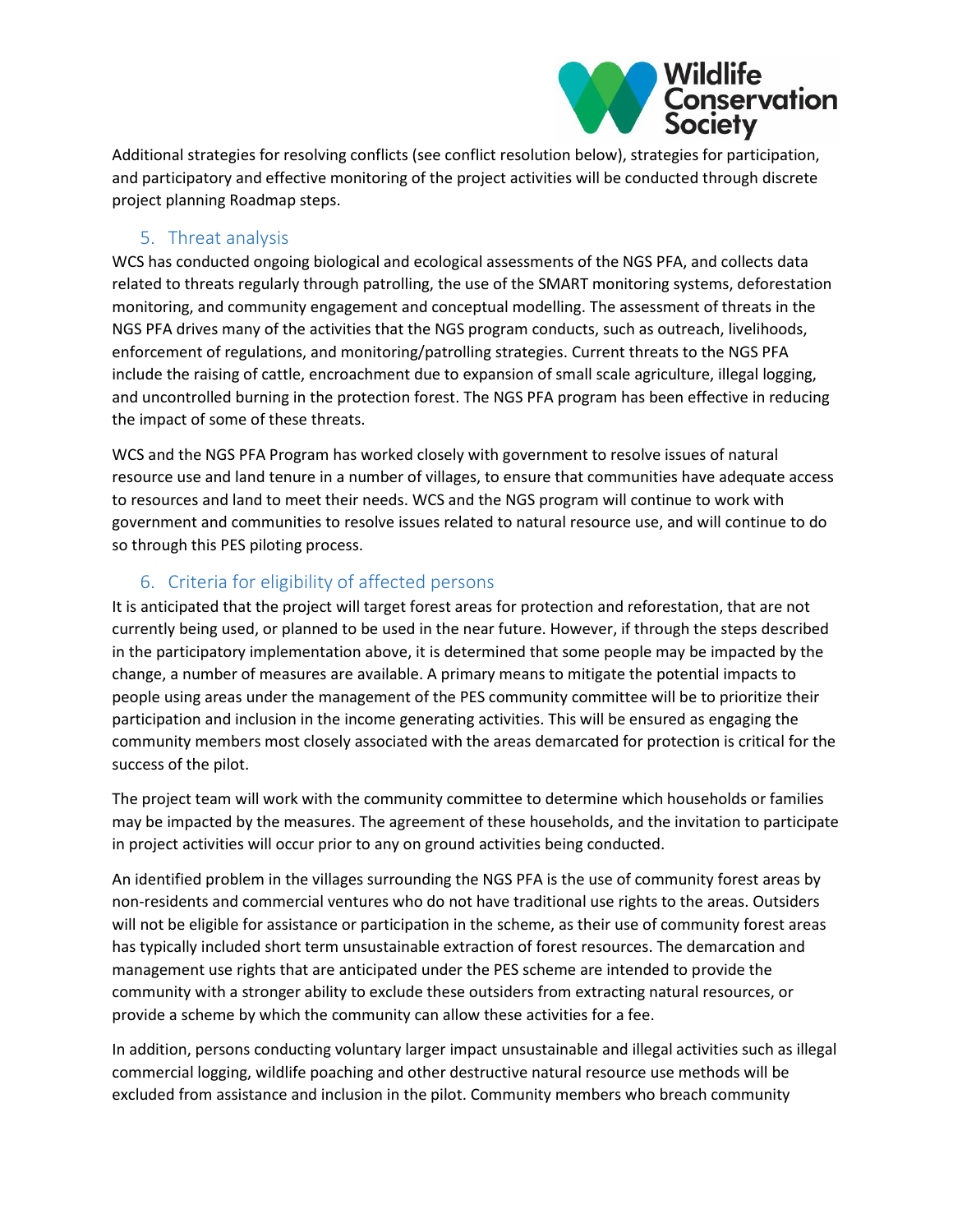

agreed rules for the areas will also be assessed for exclusion from the PES pilot benefits as a disincentive for destructive activities.

### 7. Measures to assist the affected persons

As discussed above, the primary means of assisting any project affected people will be prioritizing their participation in the income generating opportunities provided by the PES scheme. These income generating activities will include:

1. Direct payments through participation in reforestation activities, and payments for community members time engaged in these activities

2. Direct payments for participation in community protection and patrolling activities.

3. Indirect benefits through the community activities financed through the PES community funds.

In addition to these income generating activities, consideration of potentially impacted households will occur during activity 1.5 - Restoration and protection forest zones identified and demarcated – and may include discussions and decisions regarding alternate farming areas for affected households. The target communities practice 'slash and burn' agriculture, and decisions are made yearly regarding available fallow land for upland rice production. During implementation of this activity, it will be ensured that available alternate areas for potentially affected household will be proposed and discussed. However as mentioned previously, sites demarcated for restoration and forest protection under this PES pilot will be prioritized based on the absence of current and planned use.

#### **1. Direct payments through participation in reforestation activities, and payments for community members time engaged in these activities**

Depending on the ecological condition of the forest demarcated for restoration under the PES pilot, there will be a range of activities that will need to be conducted. These may include seedling production, site preparation, planting activities, Assisted Natural Regeneration (ANR) activities, weeding, and the maintenance of firebreaks. All of these activities will be conducted by villagers, and direct payments provided for participation in these activities. The community members most closely associated to the demarcated forest areas, and potentially affected by the activities, will be prioritized in terms of training for, and conducting these activities.

#### **2. Direct payments for participation in community protection and patrolling activities.**

The second primary activity promoted under this PES pilot will be the protection of agreed upon forest areas. While the activities required for forest protection will be less intensive that those for restoration, there will be some requirements in terms of forest protection, boundary patrolling, and assistance with yearly monitoring. Potential project affected people and households will be prioritized for participation in these income generating activities.

#### **3. Indirect benefits through the community activities financed through the PES community funds.**

Community funds generated through the conditional payments scheme will be available to fund various activities chosen by community PES committee, although these activities will need to comply with the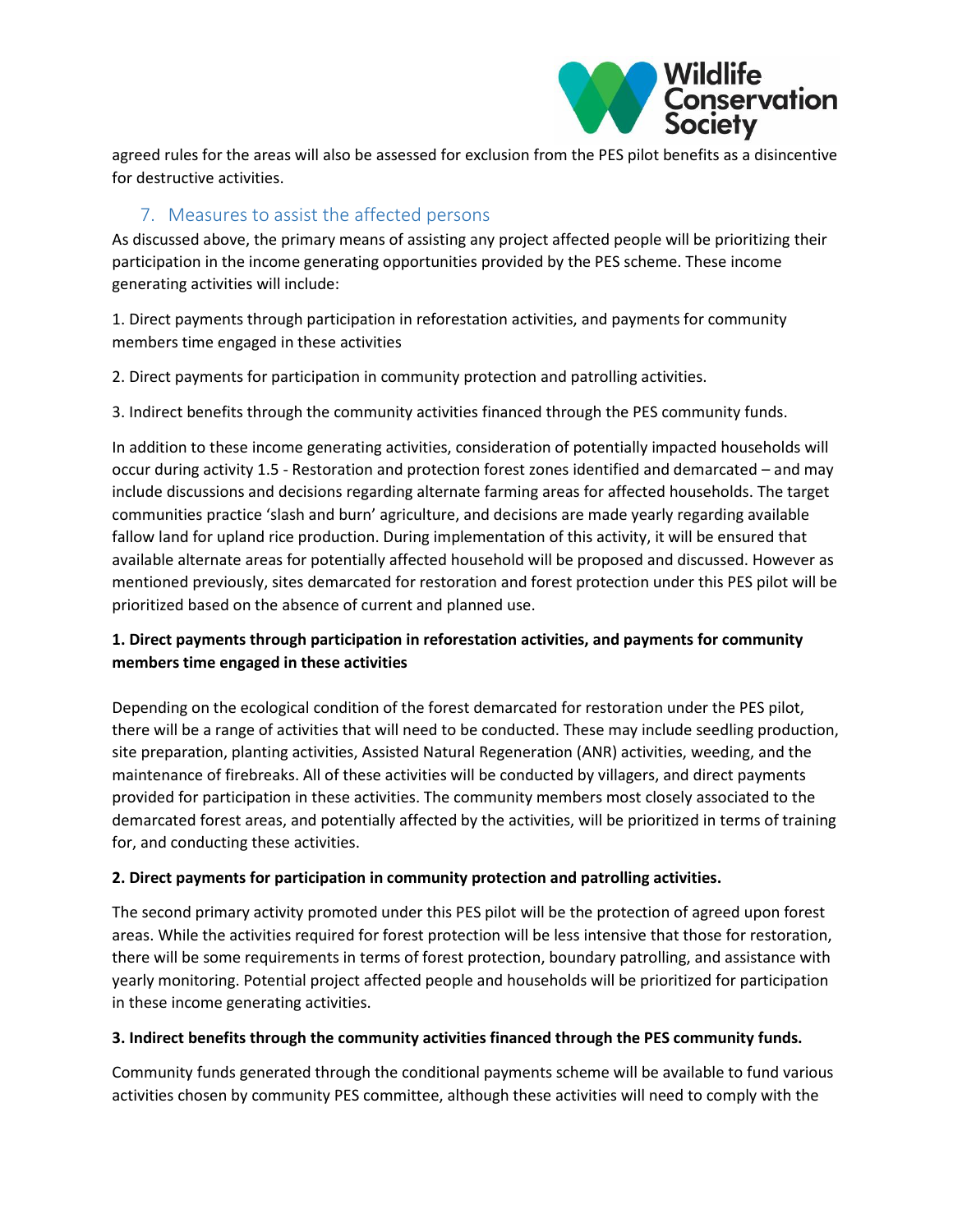

community developed expenditure rules. While not a direct income generating activity for affected households, it is anticipated that all households will benefit from these community activities funded through the PES scheme.

In addition to the benefits derived through measured 1, 2, and 3 above, there will also be benefits from clearer natural resource use management rules, and the improved ability for villagers to exclude or charge non-residents and companies for natural resource extraction. NTFPs are likely to play a larger role in village livelihoods as access roads are being improved, and ensuring villagers benefit first from natural resource extraction within their community boundaries will provide improved incomes.

## 8. Conflict resolution and complaint mechanism

The development of a conflict resolution and complaint mechanism is a key Roadmap step that will be conducted in the first year of project implementation. This mechanism will be developed in consultation with communities and government but will include:

- 1. an impartial, accessible and fair mechanism for raising grievances and complaints
- 2. a method / procedure for the resolution of conflicts and redress
- 3. an independent third party mediator when a conflict cannot be resolved in the first instance.

The development of the conflict resolution and a complaint mechanism will commence after initial agreement for participation in the scheme has been provided. This is a deliverable under activity 1.8 of the project performance worksheet.

#### 9. Arrangements

The key project partners include local communities, national and sub-national Government, the Theun Hinboun Power Company (THPC), and the WCS supported NGS Program. In addition, the CEPF will provide resources to conduct the pilot.

All key project partners will have roles and responsibilities in the implementation of the project:

**Local Communities**: There are 9 target villages that border, or overlap with the NGS Protection Forest Area (NGS PFA). Two to three of these villages will be directly involved in pilot project implementation, and responsible for the primary PES tasks of forest restoration and forest protection. The direct and immediate benefits to these local communities are the incentives and payments provided under the PES scheme. Additional benefits include increased and diversified incomes, more resilient livelihoods and clear use rights of multiple use forest areas that have been restored and protected. As principal stewards of the resources that provide the watershed protection service by maintaining and increasing forest cover, the local communities will receive training and technical support in restoration practices in alignment with the piloted PES scheme.

**Government**: Support from National, Provincial, and District Government agencies will be required for support and implementation of this project. At the national level the Ministry of Natural Resources and Environment (MONRE) is responsible for the management of protected areas and natural resources, as well as for developing policies, laws and regulations that determine the institutional context in Lao PDR, including land, forestry and investment regulations, and emerging National strategies and policies. Engagement with MONRE will be critical to policy reform derived from this successful project. At the